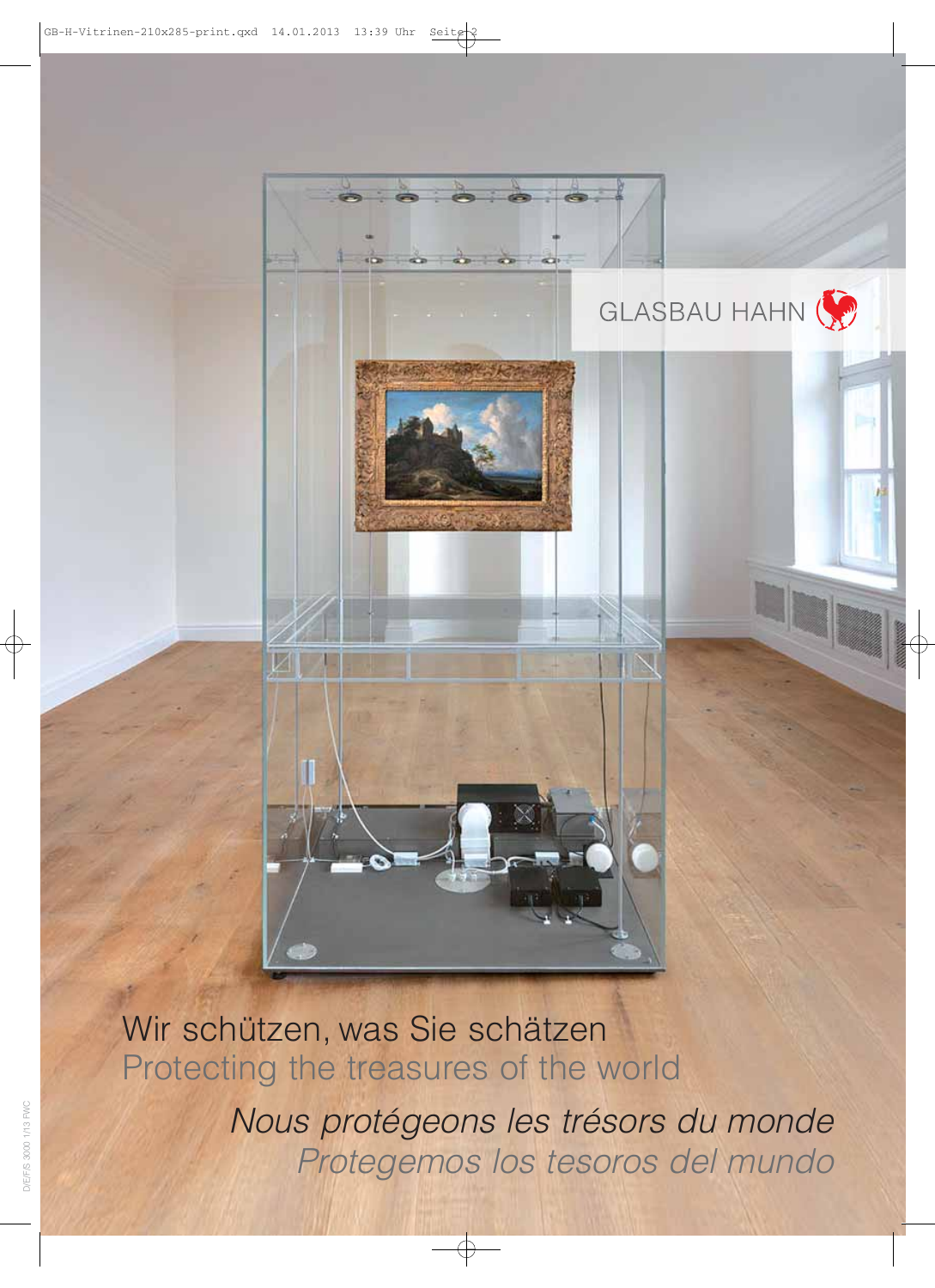## Maßgeschneiderte Vitrinen Vitrines sur mesures Customized display cases **Vitrings** a medida

**Tischvitrinen** Table top displays Vitrines table Vitrinas de mesa

Wandvitrinen Wall display cases Vitrines murale Vitrinas murales

Freistehende Vitrinen Free-standing display cases Vitrines milieu Vitrinas de centro

Designlösungen Design solutions Vitrines sur mesures Soluciones de diseño



### Title:

Installation "Residual" by Willem de Rooij in 2012, all-glass display case, with oil painting by Jacob van Ruisdael's "View of Bentheim Castle from the North-West" (around 1655), Niedersächsische Sparkassenstiftung, Städtische Galerie Nordhorn at Bentheim Castle.

Photo: Jens Ziehe © kunstwegen EWIV / raumsichten

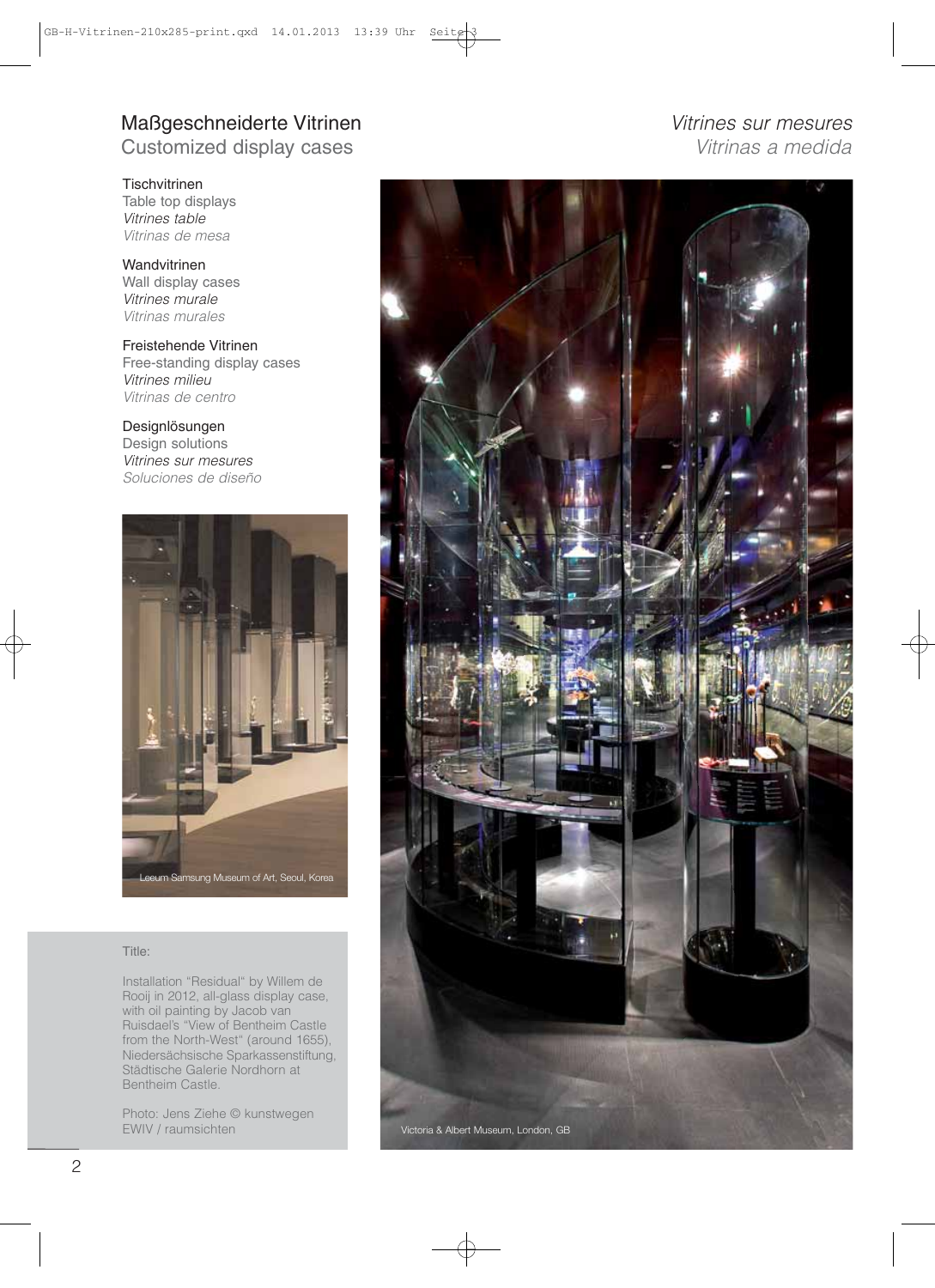









3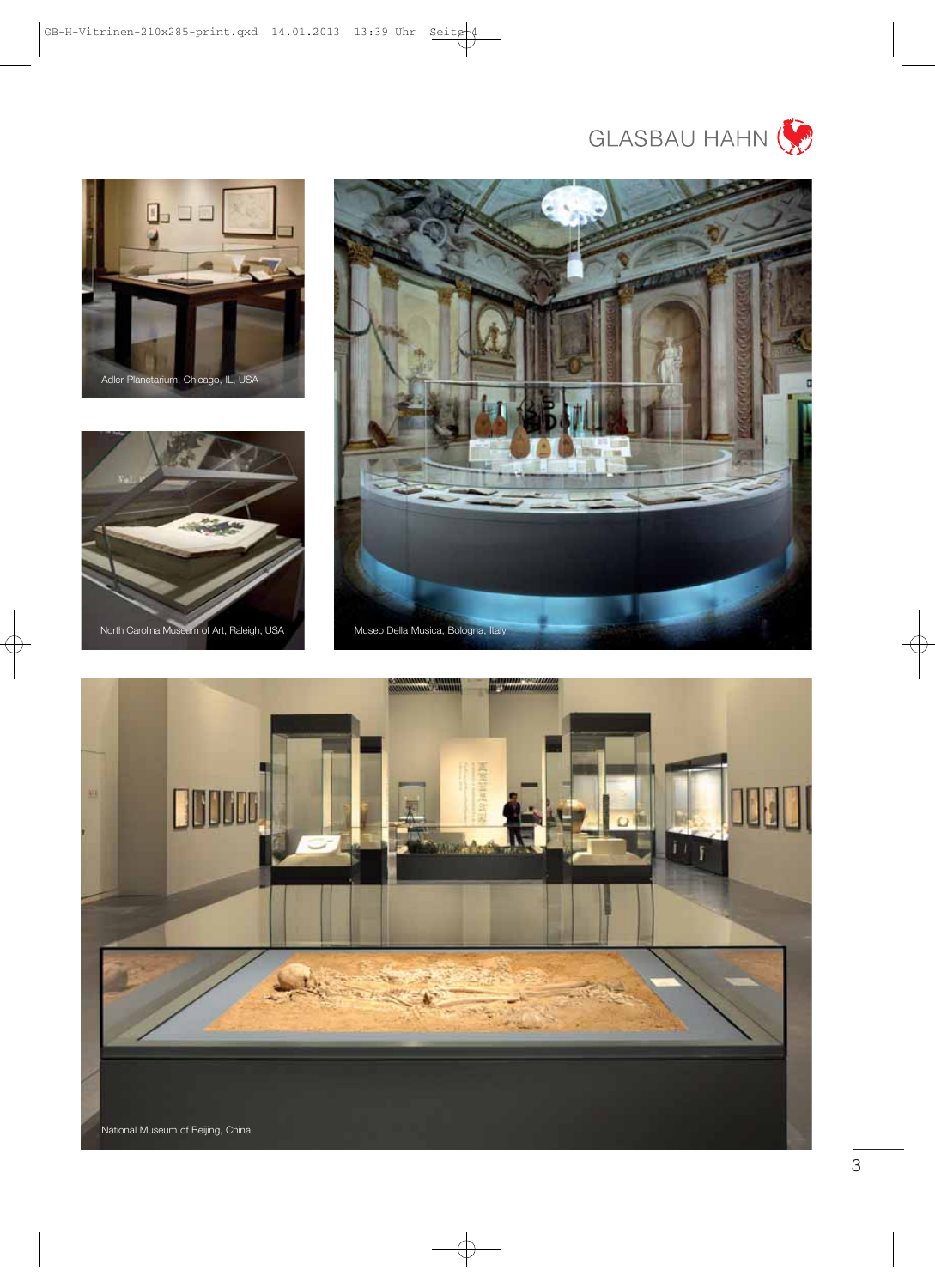# Maßgeschneiderte Vitrinen Vitrines sur mesures<br>
Customized display cases<br>
Vitrinas a medida

Customized display cases





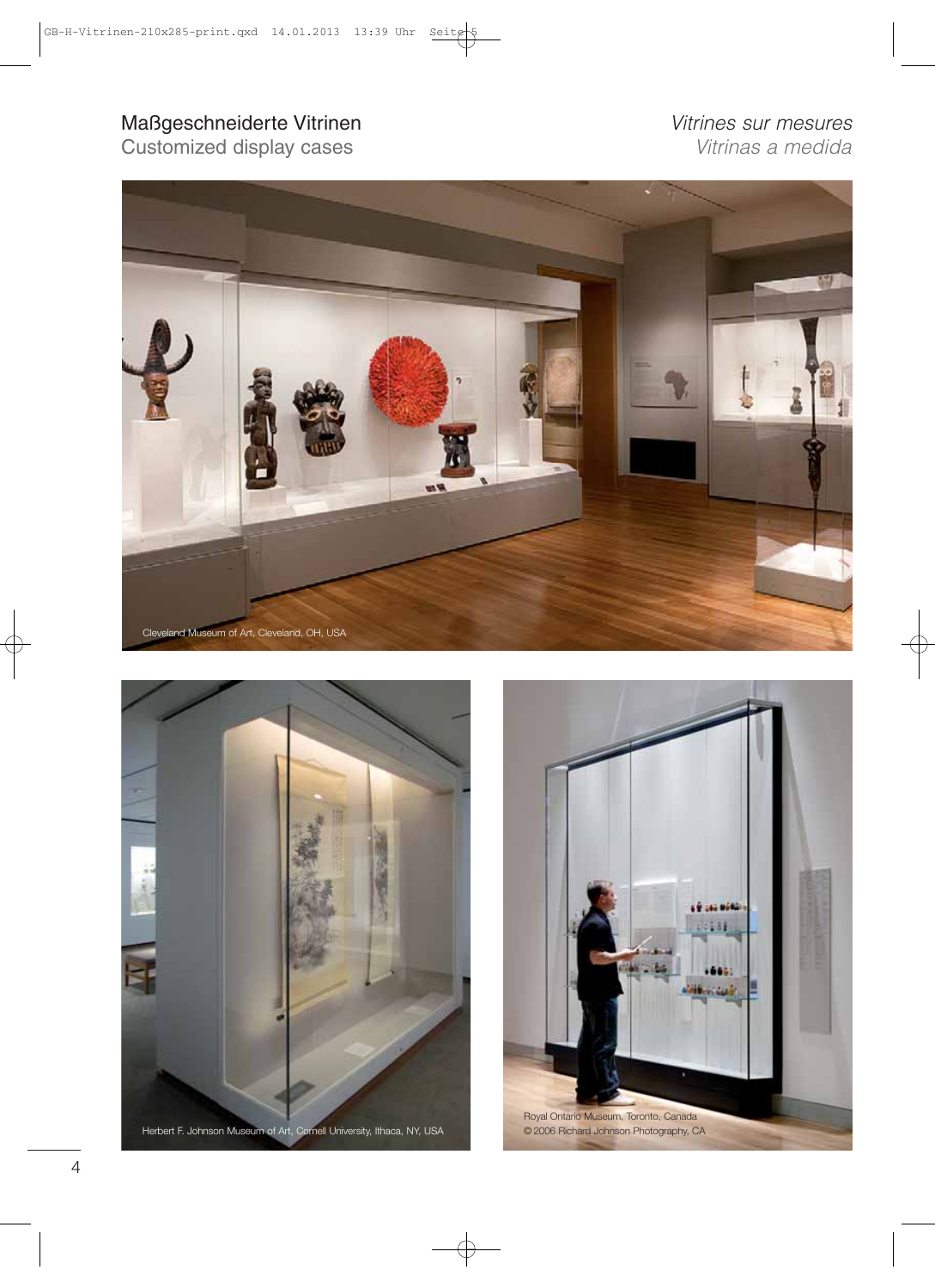



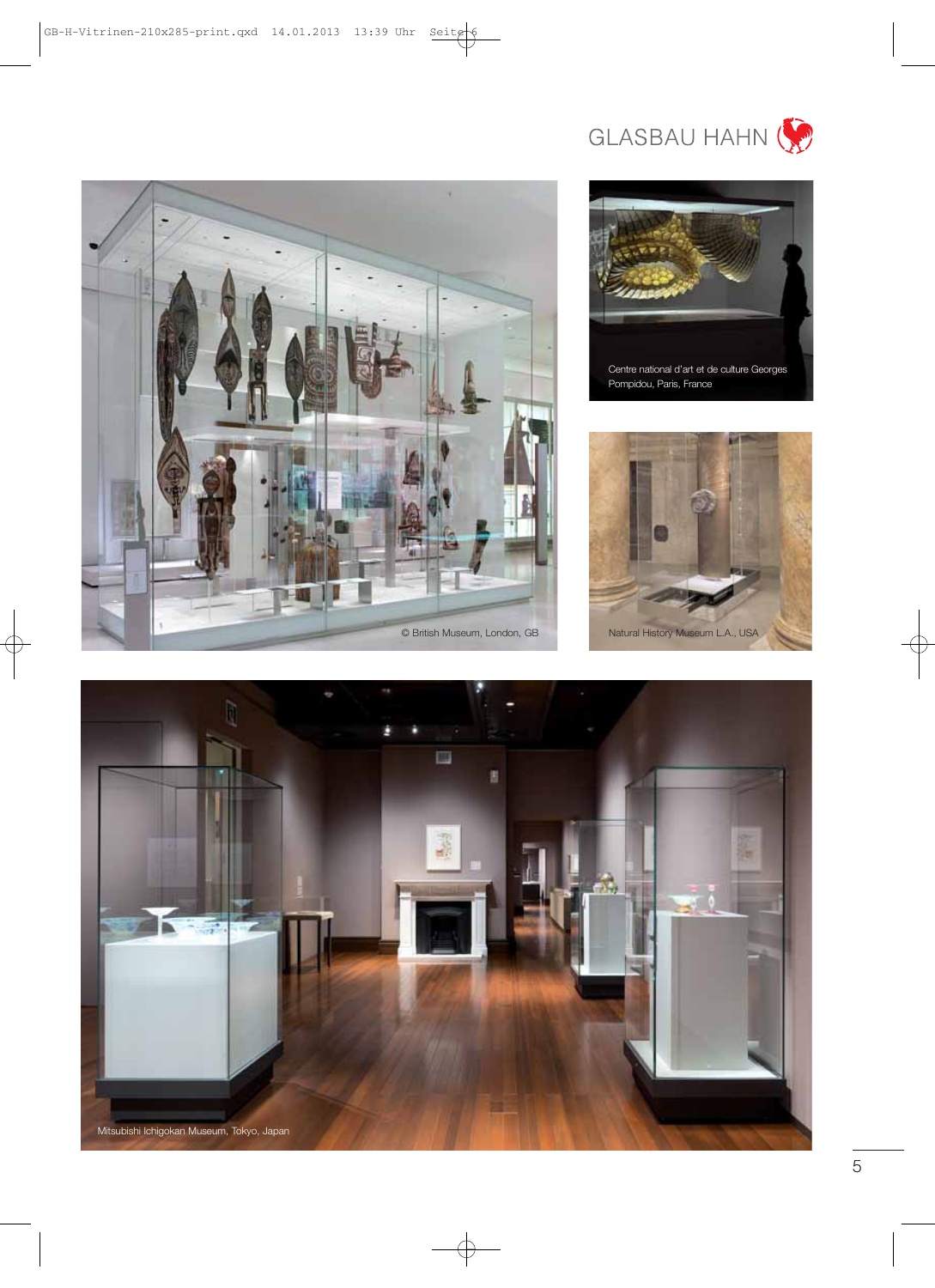# Systemvitrinen Vitrines modulaires<br>System cases vitrines modulaires Vitrinas modulares







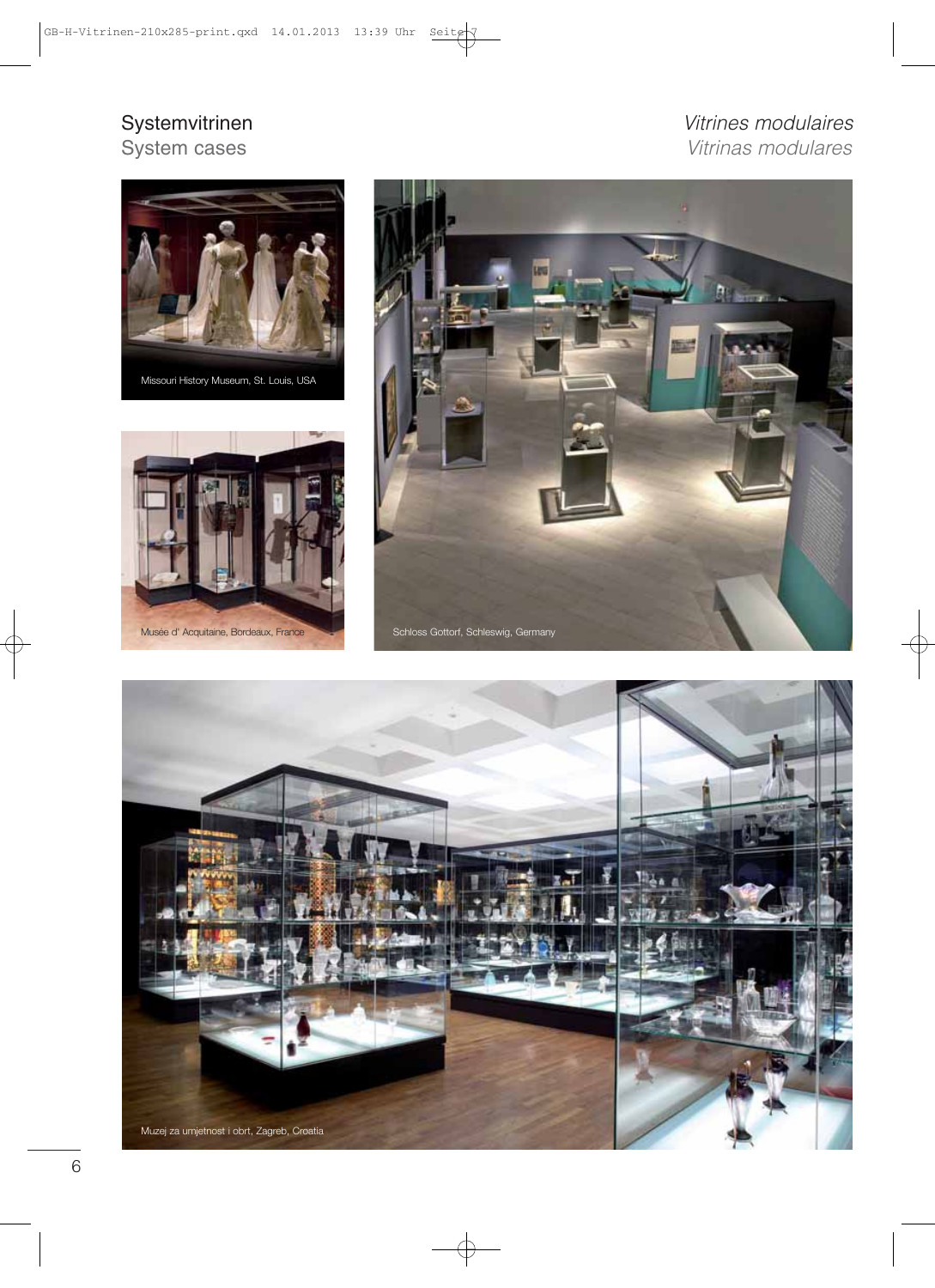# HAHN Protector Gemäldevitrinen



Picture Cases Vitrines pour tableau Vitrinas para cuadros



HAHN Depotschränke Storage Cabinets Armoires pour réserves Armarios de almacenamiento





Carl Spitzweg, 1808-1885, "Sonntagsspaziergang" Photo: Salzburg Museum, Peter Laub

HAHN Beleuchtung Light and illumination **Eclairage** Iluminación